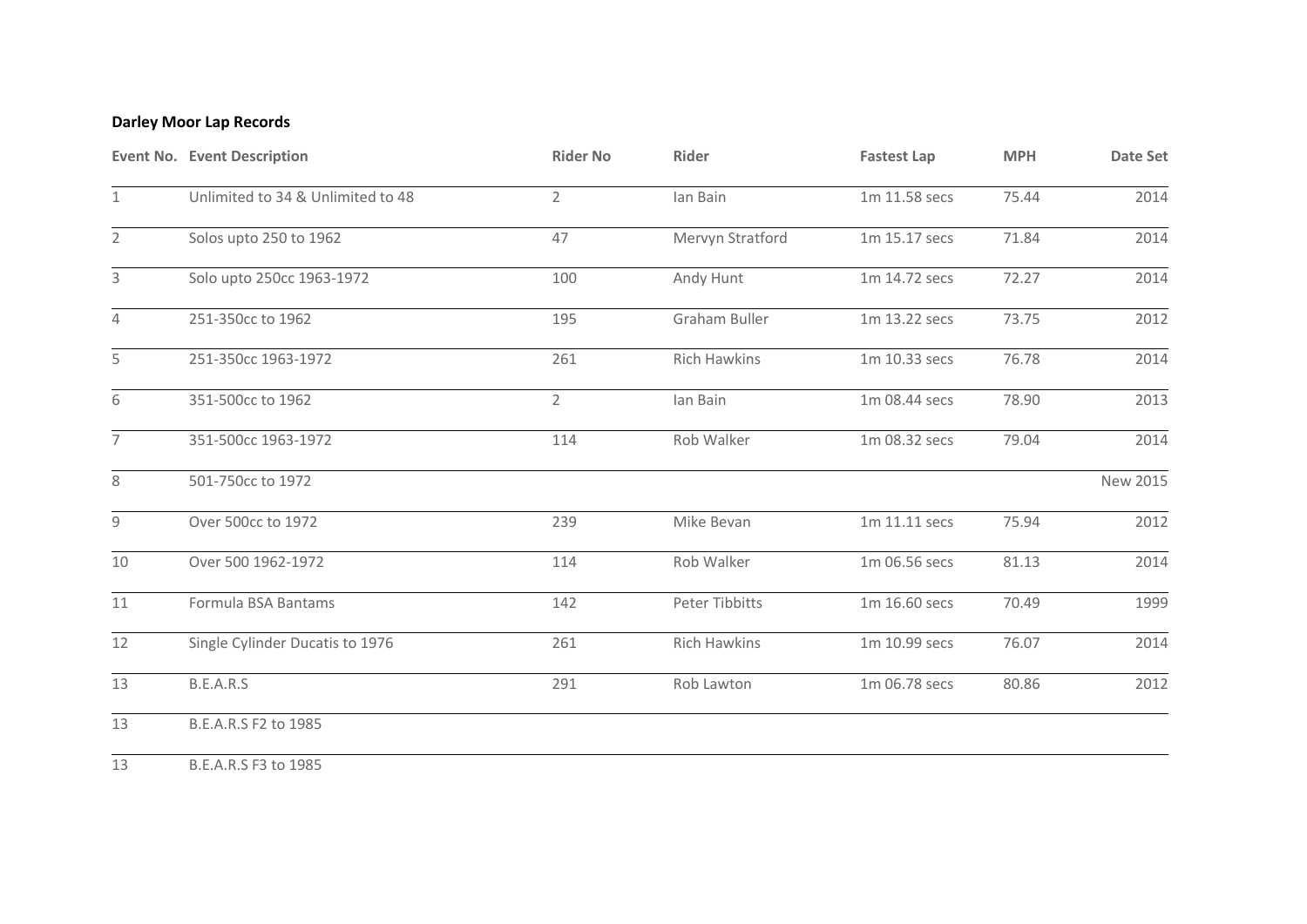|    | Sidecar Outfits Unlimited to 1958               | 55             | Robin Williamson/Nick     |               |       |      |
|----|-------------------------------------------------|----------------|---------------------------|---------------|-------|------|
| 15 |                                                 |                | Houghton                  | 1m 21.40 secs | 66.33 | 1996 |
|    |                                                 |                | Phil Biggadyke/Hayley     |               |       |      |
| 16 | Sidecar Based Three-wheelers upto 750cc to 1972 | 33             | Capewell                  | 1m 19.46 secs | 67.96 | 2012 |
| 17 | B3, Cyclecars & Morgans Unlimited to 1972       | 47             | Hamish Bibby/Katie Bain   | 1m 13.95 secs | 73.02 | 2013 |
| 18 | B.E.A.R.S Sidecars to 1986                      | 49             | Phil Jones/Claire Duplock | 1m 21.29 secs | 66.43 | 2014 |
| 19 | <b>Geared Scooters</b>                          | $\overline{2}$ | <b>Guy Topper</b>         | 1m 12.05 secs | 74.95 | 2012 |
| 20 | Scooter Zips                                    | 73             | Joe Ravenscroft           | 1m 10.46 secs | 76.64 | 2012 |
| 21 | Novices                                         | 291            | Rob Lawton                | 1m 09.19 secs | 78.05 | 2012 |
| 50 | Over 50s Solos                                  | 26             | Tim Woolley               | 1m 08.33 secs | 79.03 | 2014 |
|    |                                                 |                | Julian Bishop / Rebecca   |               |       |      |
| 53 | Over 50s Charioteers                            | 86             | Howes                     | 1m 22.23 secs | 65.67 | 2012 |
|    |                                                 |                | Sid Ormrod / Alan         |               |       |      |
|    | Sidecar C of C                                  | 57             | Blackstock                | 1m 07.88 secs | 73.72 | 2008 |
| 30 | <b>R.Powell Memorial</b>                        |                |                           |               |       |      |
|    | Solo C of C                                     | 114            | Rob Walker                | 1m 02.25 secs | 80.39 | 2007 |